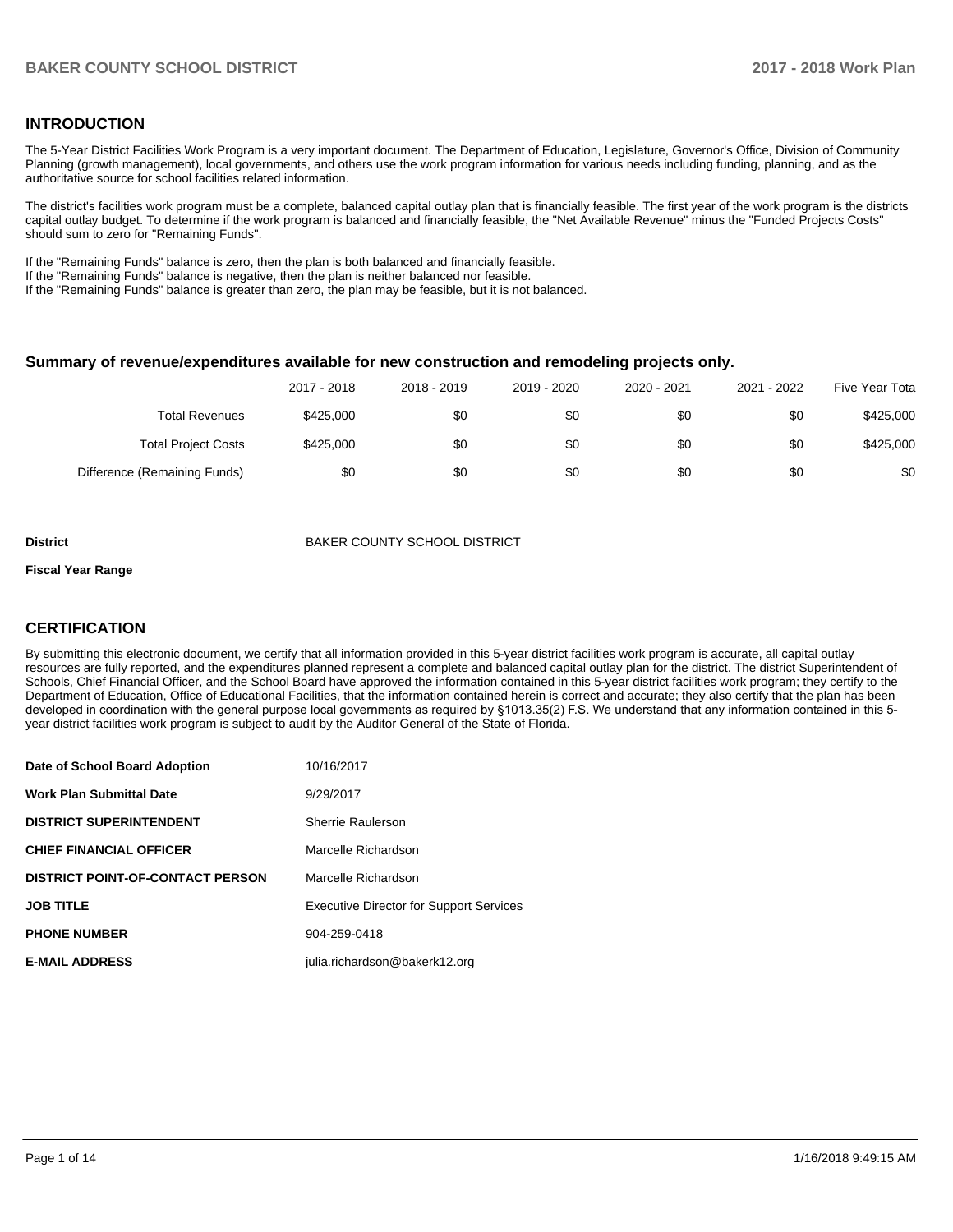# **Expenditures**

#### **Expenditure for Maintenance, Repair and Renovation from 1.50-Mills and PECO**

Annually, prior to the adoption of the district school budget, each school board must prepare a tentative district facilities work program that includes a schedule of major repair and renovation projects necessary to maintain the educational and ancillary facilities of the district.

|                                  | Item                                                                                                                                                                                                                                                                   | 2017 - 2018<br><b>Actual Budget</b> | 2018 - 2019<br>Projected | 2019 - 2020<br>Projected | $2020 - 2021$<br>Projected | 2021 - 2022<br>Projected | Total       |  |
|----------------------------------|------------------------------------------------------------------------------------------------------------------------------------------------------------------------------------------------------------------------------------------------------------------------|-------------------------------------|--------------------------|--------------------------|----------------------------|--------------------------|-------------|--|
| <b>HVAC</b>                      |                                                                                                                                                                                                                                                                        | \$232,857                           | \$270.242                | \$100,000                | \$250,000                  | \$300,000                | \$1,153,099 |  |
| Locations:                       | BAKER MIDDLE, BAKER SENIOR HIGH, BAKER SUPERINTENDENT'S OFFICE, BAKER SUPPORT SERVICES FACILITY, J FRANKLIN<br>KELLER INTERMEDIATE, MACCLENNY 6TH GRADE CENTER, NEW MACCLENNY ELEMENTARY, PRE-K/KDG CENTER,<br>TRANSPORTATION FACILITY, WESTSIDE ELEMENTARY            |                                     |                          |                          |                            |                          |             |  |
| Flooring                         |                                                                                                                                                                                                                                                                        | \$300,000                           | \$25,000                 | \$25,000                 | \$5,000                    | \$100,000                | \$455,000   |  |
|                                  | Locations: BAKER MIDDLE, BAKER SENIOR HIGH, BAKER SUPERINTENDENT'S OFFICE, BAKER SUPPORT SERVICES FACILITY, J FRANKLIN<br>KELLER INTERMEDIATE, MACCLENNY 6TH GRADE CENTER, NEW MACCLENNY ELEMENTARY, PRE-K/KDG CENTER,<br>TRANSPORTATION FACILITY, WESTSIDE ELEMENTARY |                                     |                          |                          |                            |                          |             |  |
| Roofing                          |                                                                                                                                                                                                                                                                        | \$295.000                           | \$150,000                | \$100.000                | \$100.000                  | \$100,000                | \$745,000   |  |
|                                  | Locations: BAKER MIDDLE, BAKER SENIOR HIGH, J FRANKLIN KELLER INTERMEDIATE                                                                                                                                                                                             |                                     |                          |                          |                            |                          |             |  |
| Safety to Life                   |                                                                                                                                                                                                                                                                        | \$20,000                            | \$20,000                 | \$25,000                 | \$10,000                   | \$20,000                 | \$95,000    |  |
| Locations:                       | BAKER MIDDLE, BAKER SENIOR HIGH, BAKER SUPERINTENDENT'S OFFICE, BAKER SUPPORT SERVICES FACILITY, J FRANKLIN<br>KELLER INTERMEDIATE, MACCLENNY 6TH GRADE CENTER, NEW MACCLENNY ELEMENTARY, PRE-K/KDG CENTER,<br>TRANSPORTATION FACILITY, WESTSIDE ELEMENTARY            |                                     |                          |                          |                            |                          |             |  |
| Fencing                          |                                                                                                                                                                                                                                                                        | \$30,000                            | \$25.000                 | \$5.000                  | \$5.000                    | \$20,000                 | \$85,000    |  |
| Locations:                       | BAKER MIDDLE, BAKER SENIOR HIGH, BAKER SUPERINTENDENT'S OFFICE, BAKER SUPPORT SERVICES FACILITY, J FRANKLIN<br>KELLER INTERMEDIATE, MACCLENNY 6TH GRADE CENTER, NEW MACCLENNY ELEMENTARY, PRE-K/KDG CENTER,<br>TRANSPORTATION FACILITY, WESTSIDE ELEMENTARY            |                                     |                          |                          |                            |                          |             |  |
| Parking                          |                                                                                                                                                                                                                                                                        | \$358,500                           | \$125,000                | \$25,000                 | \$15,000                   | \$20,000                 | \$543,500   |  |
| Locations:                       | <b>BAKER MIDDLE, PRE-K/KDG CENTER</b>                                                                                                                                                                                                                                  |                                     |                          |                          |                            |                          |             |  |
| Electrical                       |                                                                                                                                                                                                                                                                        | \$25,000                            | \$10.000                 | \$10.000                 | \$10,000                   | \$10,000                 | \$65,000    |  |
| Locations:                       | BAKER MIDDLE, BAKER SENIOR HIGH                                                                                                                                                                                                                                        |                                     |                          |                          |                            |                          |             |  |
| Fire Alarm                       |                                                                                                                                                                                                                                                                        | \$15,000                            | \$5,000                  | \$5,000                  | \$8,962                    | \$10,000                 | \$43,962    |  |
| Locations:                       | BAKER MIDDLE, BAKER SENIOR HIGH, BAKER SUPERINTENDENT'S OFFICE, BAKER SUPPORT SERVICES FACILITY, J FRANKLIN<br>KELLER INTERMEDIATE, MACCLENNY 6TH GRADE CENTER, NEW MACCLENNY ELEMENTARY, PRE-K/KDG CENTER,<br>TRANSPORTATION FACILITY, WESTSIDE ELEMENTARY            |                                     |                          |                          |                            |                          |             |  |
| Telephone/Intercom System        |                                                                                                                                                                                                                                                                        | \$10,000                            | \$30,000                 | \$5,000                  | \$50,000                   | \$5,000                  | \$100,000   |  |
|                                  | Locations: BAKER MIDDLE, BAKER SENIOR HIGH, BAKER SUPERINTENDENT'S OFFICE, BAKER SUPPORT SERVICES FACILITY, J FRANKLIN<br>KELLER INTERMEDIATE, MACCLENNY 6TH GRADE CENTER, NEW MACCLENNY ELEMENTARY, PRE-K/KDG CENTER,<br>TRANSPORTATION FACILITY, WESTSIDE ELEMENTARY |                                     |                          |                          |                            |                          |             |  |
| <b>Closed Circuit Television</b> |                                                                                                                                                                                                                                                                        | \$10,000                            | \$10,000                 | \$5,000                  | \$10,000                   | \$5,000                  | \$40,000    |  |
|                                  | Locations: BAKER MIDDLE, BAKER SENIOR HIGH, J FRANKLIN KELLER INTERMEDIATE, MACCLENNY 6TH GRADE CENTER, NEW MACCLENNY<br>ELEMENTARY, PRE-K/KDG CENTER, WESTSIDE ELEMENTARY                                                                                             |                                     |                          |                          |                            |                          |             |  |
| Paint                            |                                                                                                                                                                                                                                                                        | \$25,000                            | \$25,000                 | \$10,000                 | \$25,000                   | \$10,000                 | \$95,000    |  |
| Locations:                       | BAKER MIDDLE, BAKER SENIOR HIGH, BAKER SUPERINTENDENT'S OFFICE, BAKER SUPPORT SERVICES FACILITY, J FRANKLIN<br>KELLER INTERMEDIATE, MACCLENNY 6TH GRADE CENTER, NEW MACCLENNY ELEMENTARY, PRE-K/KDG CENTER,<br>TRANSPORTATION FACILITY, WESTSIDE ELEMENTARY            |                                     |                          |                          |                            |                          |             |  |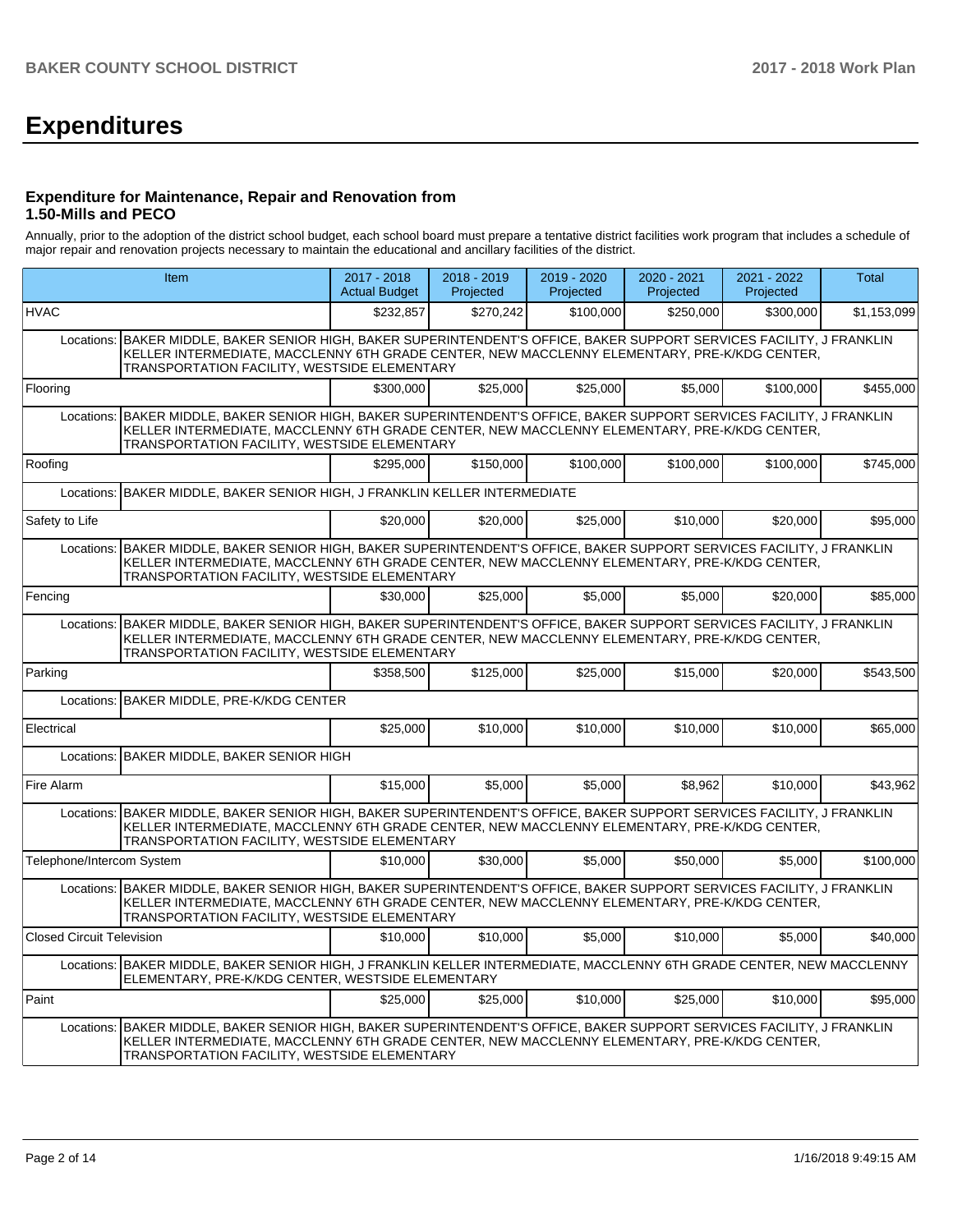## **BAKER COUNTY SCHOOL DISTRICT 2017 - 2018 Work Plan**

| Maintenance/Repair                                                                                                                                                                                                                                                             | \$319.733   | \$350.837   | \$265.510 | \$240.728 | \$300,000 | \$1,476,808 |  |
|--------------------------------------------------------------------------------------------------------------------------------------------------------------------------------------------------------------------------------------------------------------------------------|-------------|-------------|-----------|-----------|-----------|-------------|--|
| Locations: BAKER MIDDLE, BAKER SENIOR HIGH, BAKER SUPERINTENDENT'S OFFICE, BAKER SUPPORT SERVICES FACILITY, J FRANKLIN<br>IKELLER INTERMEDIATE, MACCLENNY 6TH GRADE CENTER, NEW MACCLENNY ELEMENTARY, PRE-K/KDG CENTER,<br><b>TRANSPORTATION FACILITY, WESTSIDE ELEMENTARY</b> |             |             |           |           |           |             |  |
| Sub Total:                                                                                                                                                                                                                                                                     | \$1.641.090 | \$1.046.079 | \$580,510 | \$729.690 | \$900,000 | \$4,897,369 |  |

| <b>PECO Maintenance Expenditures</b> | \$112.829   | \$112.829 | \$112,829 | \$112,829 | \$112.829 | \$564,145   |
|--------------------------------------|-------------|-----------|-----------|-----------|-----------|-------------|
| <b>∩.50 Mill Sub Total:</b>          | \$1,528,261 | \$933,250 | \$467,681 | \$616,861 | \$787,171 | \$4,333,224 |

No items have been specified.

| Гоtal: | ا 090.∟<br>1.64″ه | ا046.079.، | \$580,510 | \$729.690 | \$900.000 | .369<br>. 897 |
|--------|-------------------|------------|-----------|-----------|-----------|---------------|
|--------|-------------------|------------|-----------|-----------|-----------|---------------|

## **Local 1.50 Mill Expenditure For Maintenance, Repair and Renovation**

Anticipated expenditures expected from local funding sources over the years covered by the current work plan.

| Item                                                         | 2017 - 2018<br><b>Actual Budget</b> | 2018 - 2019<br>Projected | 2019 - 2020<br>Projected | 2020 - 2021<br>Projected | 2021 - 2022<br>Projected | <b>Total</b> |
|--------------------------------------------------------------|-------------------------------------|--------------------------|--------------------------|--------------------------|--------------------------|--------------|
| Remaining Maint and Repair from 1.5 Mills                    | \$1,528,261                         | \$933,250                | \$467,681                | \$616,861                | \$787,171                | \$4,333,224  |
| Maintenance/Repair Salaries                                  | \$0                                 | \$0                      | \$0                      | \$0                      | \$0                      | \$0          |
| <b>School Bus Purchases</b>                                  | \$515,000                           | \$560,000                | \$570,000                | \$580,000                | \$590,000                | \$2,815,000  |
| <b>Other Vehicle Purchases</b>                               | \$100,000                           | \$0                      | \$0                      | \$0                      | \$0                      | \$100,000    |
| Capital Outlay Equipment                                     | \$380,000                           | \$350,000                | \$200,000                | \$300,000                | \$345,000                | \$1,575,000  |
| Rent/Lease Payments                                          | \$0                                 | \$0                      | \$0                      | \$0                      | \$0                      | \$0          |
| <b>COP Debt Service</b>                                      | \$200,000                           | \$260,000                | \$260,000                | \$0                      | \$0                      | \$720,000    |
| Rent/Lease Relocatables                                      | \$10,000                            | \$0                      | \$0                      | \$0                      | \$0                      | \$10,000     |
| <b>Environmental Problems</b>                                | \$5,000                             | \$0                      | \$0                      | \$50,000                 | \$6,477                  | \$61,477     |
| s.1011.14 Debt Service                                       | \$0                                 | \$0                      | \$0                      | \$0                      | \$0                      | \$0          |
| Special Facilities Construction Account                      | \$0                                 | \$0                      | \$0                      | \$0                      | \$0                      | \$0          |
| Premiums for Property Casualty Insurance - 1011.71<br>(4a,b) | \$0                                 | \$0                      | \$0                      | \$0                      | \$0                      | \$0          |
| Qualified School Construction Bonds (QSCB)                   | \$0                                 | \$0                      | \$0                      | \$0                      | \$0                      | \$0          |
| Qualified Zone Academy Bonds (QZAB)                          | \$164,411                           | \$164,411                | \$164,411                | \$164,411                | \$0                      | \$657,644    |
| <b>Local Expenditure Totals:</b>                             | \$2,902,672                         | \$2,267,661              | \$1,662,092              | \$1,711,272              | \$1,728,648              | \$10,272,345 |

# **Revenue**

# **1.50 Mill Revenue Source**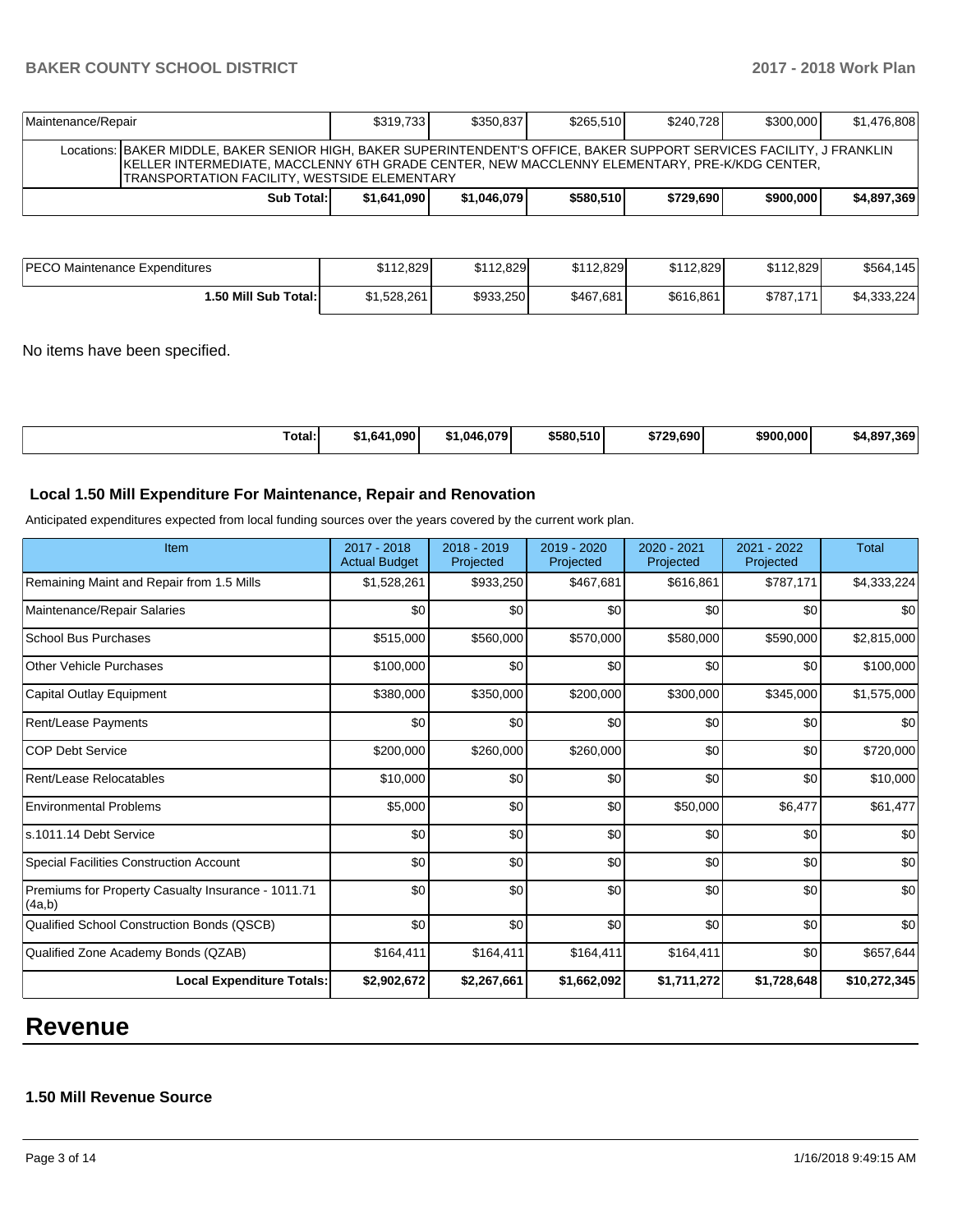Schedule of Estimated Capital Outlay Revenue from each currently approved source which is estimated to be available for expenditures on the projects included in the tentative district facilities work program. All amounts are NET after considering carryover balances, interest earned, new COP's, 1011.14 and 1011.15 loans, etc. Districts cannot use 1.5-Mill funds for salaries except for those explicitly associated with maintenance/repair projects. (1011.71 (5), F.S.)

| Item                                                                                | Fund | $2017 - 2018$<br><b>Actual Value</b> | $2018 - 2019$<br>Projected | $2019 - 2020$<br>Projected | $2020 - 2021$<br>Projected | $2021 - 2022$<br>Projected | <b>Total</b>    |
|-------------------------------------------------------------------------------------|------|--------------------------------------|----------------------------|----------------------------|----------------------------|----------------------------|-----------------|
| (1) Non-exempt property<br>lassessed valuation                                      |      | \$939,462,215                        | \$972,800,000              | \$972,800,000              | \$972,800,000              | \$972,800,000              | \$4,830,662,215 |
| $(2)$ The Millege projected for<br>discretionary capital outlay per<br>ls.1011.71   |      | 1.50                                 | 1.50                       | 1.50                       | 1.50                       | 1.50                       |                 |
| $(3)$ Full value of the 1.50-Mill<br>discretionary capital outlay per<br>ls.1011.71 |      | \$1.578.297                          | \$1,634,304                | \$1,634,304                | \$1.634.304                | \$1,634,304                | \$8,115,513     |
| $(4)$ Value of the portion of the 1.50<br>-Mill ACTUALLY levied                     | 370  | \$1,352,826                          | \$1,400,832                | \$1,400,832                | \$1,400,832                | \$1,400,832                | \$6,956,154     |
| $(5)$ Difference of lines (3) and (4)                                               |      | \$225,471                            | \$233,472                  | \$233,472                  | \$233,472                  | \$233,472                  | \$1,159,359     |

# **PECO Revenue Source**

The figure in the row designated "PECO Maintenance" will be subtracted from funds available for new construction because PECO maintenance dollars cannot be used for new construction.

| Item                                 | Fund | 2017 - 2018<br><b>Actual Budget</b> | $2018 - 2019$<br>Projected | $2019 - 2020$<br>Projected | $2020 - 2021$<br>Projected | 2021 - 2022<br>Projected | Total     |
|--------------------------------------|------|-------------------------------------|----------------------------|----------------------------|----------------------------|--------------------------|-----------|
| <b>IPECO New Construction</b>        | 340  | \$0                                 | \$٥Ι                       | \$19.356                   | \$68,536                   | \$85,912                 | \$173.804 |
| <b>PECO Maintenance Expenditures</b> |      | \$112,829                           | \$112.829                  | \$112.829                  | \$112.829                  | \$112.829                | \$564,145 |
|                                      |      | \$112,829                           | \$112,829                  | \$132,185                  | \$181.365                  | \$198,741                | \$737,949 |

## **CO & DS Revenue Source**

Revenue from Capital Outlay and Debt Service funds.

| Item                                      | Fund  | $2017 - 2018$<br><b>Actual Budget</b> | $2018 - 2019$<br>Projected | 2019 - 2020<br>Projected | $2020 - 2021$<br>Projected | 2021 - 2022<br>Projected | <b>Total</b> |
|-------------------------------------------|-------|---------------------------------------|----------------------------|--------------------------|----------------------------|--------------------------|--------------|
| ICO & DS Cash Flow-through<br>Distributed | 360 l | \$140.392                             | \$140.392                  | \$140.392                | \$140.392                  | \$140.392                | \$701,960    |
| ICO & DS Interest on<br>Undistributed CO  | 360   | \$1,512                               | \$1,512                    | \$1,512                  | \$1.512                    | \$1,512                  | \$7,560      |
|                                           |       | \$141.904                             | \$141,904                  | \$141.904                | \$141.904                  | \$141.904                | \$709,520    |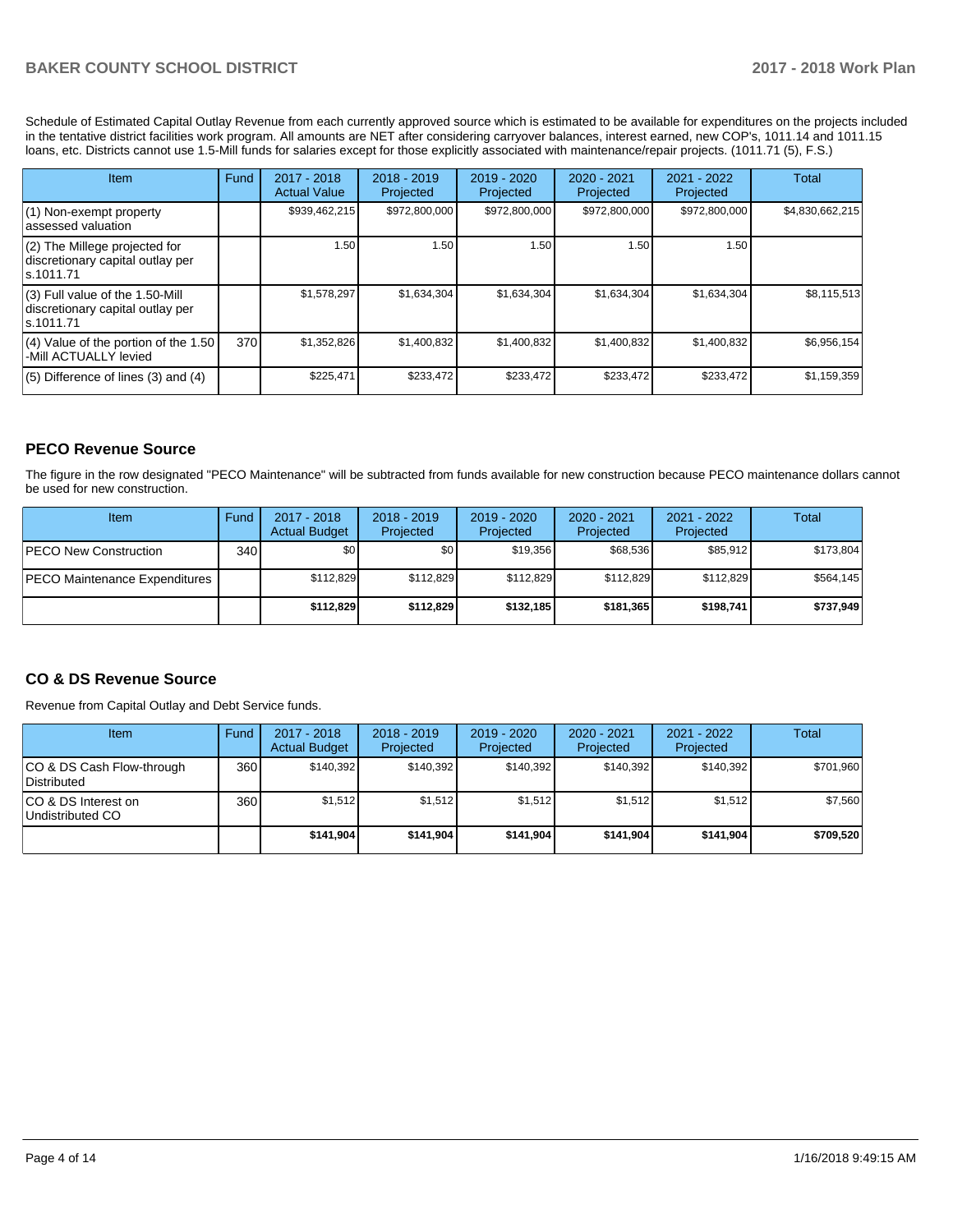#### **Fair Share Revenue Source**

Nothing reported for this section. All legally binding commitments for proportionate fair-share mitigation for impacts on public school facilities must be included in the 5-year district work program.

#### **Sales Surtax Referendum**

Specific information about any referendum for a 1-cent or 1/2-cent surtax referendum during the previous year.

**Did the school district hold a surtax referendum during the past fiscal year 2016 - 2017?**

No

#### **Additional Revenue Source**

Any additional revenue sources

| Item                                                                                                   | $2017 - 2018$<br><b>Actual Value</b> | $2018 - 2019$<br>Projected | 2019 - 2020<br>Projected | 2020 - 2021<br>Projected | 2021 - 2022<br>Projected | <b>Total</b> |
|--------------------------------------------------------------------------------------------------------|--------------------------------------|----------------------------|--------------------------|--------------------------|--------------------------|--------------|
| Proceeds from a s.1011.14/15 F.S. Loans                                                                | \$0                                  | \$0                        | \$0                      | \$0                      | \$0                      | \$0          |
| District Bonds - Voted local bond<br>referendum proceeds per s.9, Art VII<br><b>State Constitution</b> | \$0                                  | \$0                        | \$0                      | \$0                      | \$0                      | \$0          |
| Proceeds from Special Act Bonds                                                                        | \$0                                  | \$0                        | \$0                      | \$0                      | \$0                      | \$0          |
| Estimated Revenue from CO & DS Bond<br>Sale                                                            | \$0                                  | \$0                        | \$0                      | \$0                      | \$0                      | \$0          |
| Proceeds from Voted Capital<br>Improvements millage                                                    | \$0                                  | \$0                        | \$0                      | \$0                      | \$0                      | \$0          |
| Other Revenue for Other Capital Projects                                                               | \$0                                  | \$0                        | \$0                      | \$0                      | \$0                      | \$0          |
| Proceeds from 1/2 cent sales surtax<br>authorized by school board                                      | \$0                                  | \$0                        | \$0                      | \$0                      | \$0                      | \$0          |
| Proceeds from local governmental<br>infrastructure sales surtax                                        | \$0                                  | \$0                        | \$0                      | \$0                      | \$0                      | \$0          |
| Proceeds from Certificates of<br>Participation (COP's) Sale                                            | \$0                                  | \$0                        | \$0                      | \$0                      | \$0                      | \$0          |
| Classrooms First Bond proceeds amount<br>authorized in FY 1997-98                                      | \$0                                  | \$0                        | \$0                      | \$0                      | \$0                      | \$0          |
| <b>Classrooms for Kids</b>                                                                             | \$0                                  | \$0                        | \$0                      | \$0                      | \$0                      | \$0          |
| <b>District Equity Recognition</b>                                                                     | \$0                                  | \$0                        | \$0                      | \$0                      | \$0                      | \$0          |
| <b>Federal Grants</b>                                                                                  | \$0                                  | \$0                        | \$0                      | \$0                      | \$0                      | \$0          |
| Proportionate share mitigation (actual<br>cash revenue only, not in kind donations)                    | \$0                                  | \$0                        | \$0                      | \$0                      | \$0                      | \$0          |
| Impact fees received                                                                                   | \$100,000                            | \$100,000                  | \$100,000                | \$100,000                | \$100,000                | \$500,000    |
| Private donations                                                                                      | \$0                                  | \$0                        | \$0                      | \$0                      | \$0                      | \$0          |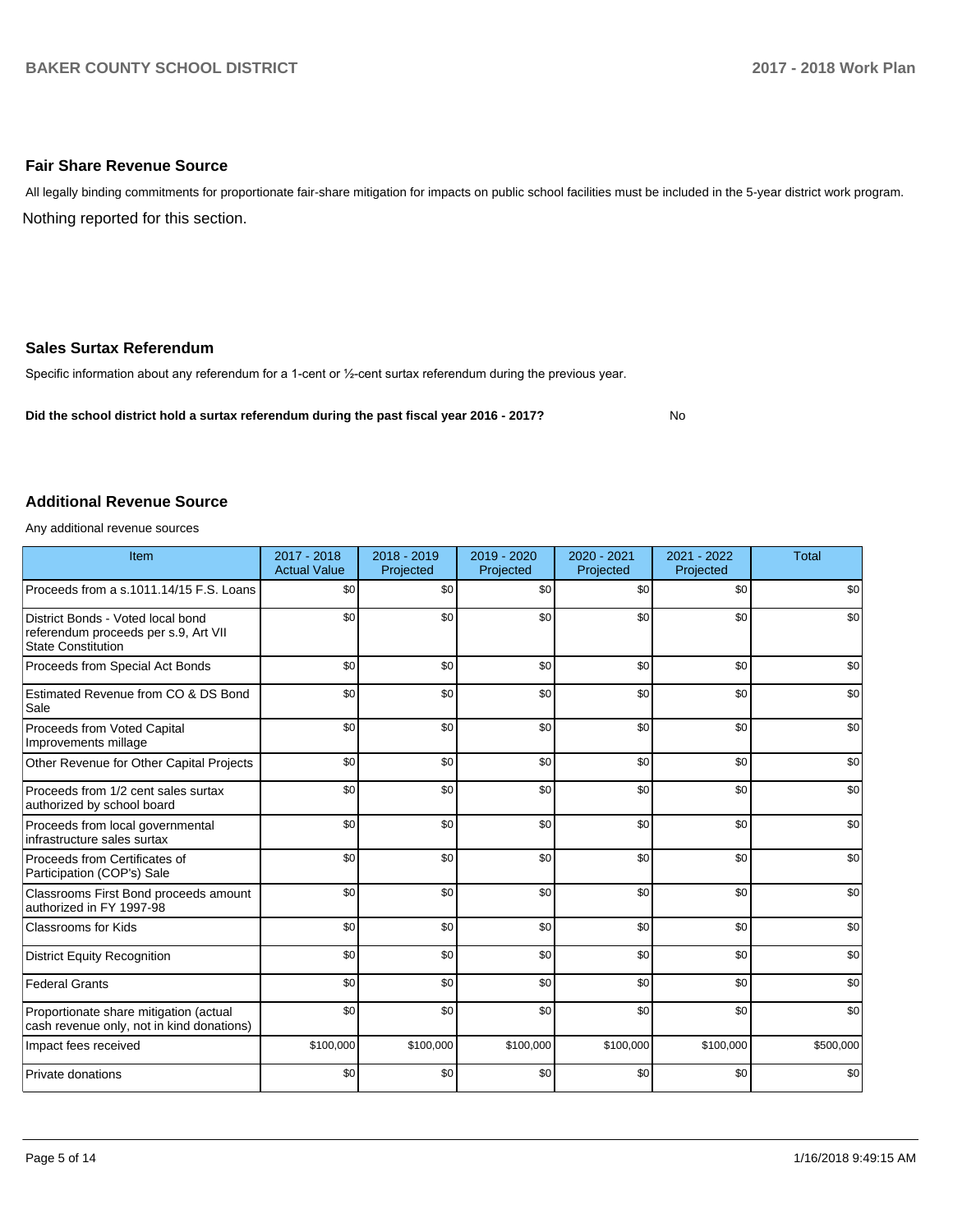# **BAKER COUNTY SCHOOL DISTRICT 2017 - 2018 Work Plan**

| Grants from local governments or not-for-<br>profit organizations                                                         | \$0           | \$0       | \$0       | \$0       | \$0       | \$0         |
|---------------------------------------------------------------------------------------------------------------------------|---------------|-----------|-----------|-----------|-----------|-------------|
| Interest, Including Profit On Investment                                                                                  | \$0           | \$0       | \$0       | \$0       | \$0       | \$0         |
| Revenue from Bonds pledging proceeds<br>from 1 cent or 1/2 cent Sales Surtax                                              | \$0           | \$0       | \$0       | \$0       | \$0       | \$0         |
| <b>Total Fund Balance Carried Forward</b>                                                                                 | \$2,357,867   | \$624,925 | \$0       | \$0       | \$0       | \$2,982,792 |
| General Capital Outlay Obligated Fund<br><b>Balance Carried Forward From Total</b><br><b>Fund Balance Carried Forward</b> | \$0           | \$0       | \$0       | \$0       | \$0       | \$0         |
| <b>Special Facilities Construction Account</b>                                                                            | \$0           | \$0       | \$0       | \$0       | \$0       | \$0         |
| One Cent - 1/2 Cent Sales Surtax Debt<br>Service From Total Fund Balance Carried<br>Forward                               | \$0           | \$0       | \$0       | \$0       | \$0       | \$0         |
| Capital Outlay Projects Funds Balance<br>Carried Forward From Total Fund<br><b>Balance Carried Forward</b>                | $(\$624,925)$ | \$0       | \$0       | \$0       | \$0       | (\$624,925) |
| <b>Subtotal</b>                                                                                                           | \$1,832,942   | \$724,925 | \$100,000 | \$100,000 | \$100,000 | \$2,857,867 |

# **Total Revenue Summary**

| <b>Item Name</b>                                           | 2017 - 2018<br><b>Budget</b> | $2018 - 2019$<br>Projected | 2019 - 2020<br>Projected | 2020 - 2021<br>Projected | 2021 - 2022<br>Projected | <b>Five Year Total</b> |
|------------------------------------------------------------|------------------------------|----------------------------|--------------------------|--------------------------|--------------------------|------------------------|
| Local 1.5 Mill Discretionary Capital Outlay<br>l Revenue   | \$1,352,826                  | \$1,400,832                | \$1,400,832              | \$1,400,832              | \$1,400,832              | \$6,956,154            |
| PECO and 1.5 Mill Maint and Other 1.5<br>Mill Expenditures | (\$2,902,672)                | (\$2,267,661)              | (\$1,662,092)            | (\$1,711,272)            | (\$1,728,648)            | (\$10,272,345)         |
| <b>IPECO Maintenance Revenue</b>                           | \$112.829                    | \$112.829                  | \$112.829                | \$112.829                | \$112.829                | \$564,145              |
| Available 1.50 Mill for New<br><b>Construction</b>         | (\$1,549,846)                | (\$866, 829)               | (\$261, 260)             | $($ \$310,440)           | (\$327,816)              | (\$3,316,191)          |

| <b>Item Name</b>                      | 2017 - 2018<br><b>Budget</b> | $2018 - 2019$<br>Projected | $2019 - 2020$<br>Projected | 2020 - 2021<br>Projected | 2021 - 2022<br>Projected | <b>Five Year Total</b> |
|---------------------------------------|------------------------------|----------------------------|----------------------------|--------------------------|--------------------------|------------------------|
| ICO & DS Revenue                      | \$141,904                    | \$141,904                  | \$141,904                  | \$141,904                | \$141,904                | \$709,520              |
| <b>IPECO New Construction Revenue</b> | \$0                          | \$0                        | \$19,356                   | \$68,536                 | \$85,912                 | \$173,804              |
| Other/Additional Revenue              | \$1,832,942                  | \$724,925                  | \$100,000                  | \$100,000                | \$100,000                | \$2,857,867            |
| <b>Total Additional Revenuel</b>      | \$1,974,846                  | \$866,829                  | \$261.260                  | \$310,440                | \$327,816                | \$3,741,191            |
| <b>Total Available Revenue</b>        | \$425,000                    | \$0                        | \$0                        | \$0                      | \$0                      | \$425,000              |

# **Project Schedules**

# **Capacity Project Schedules**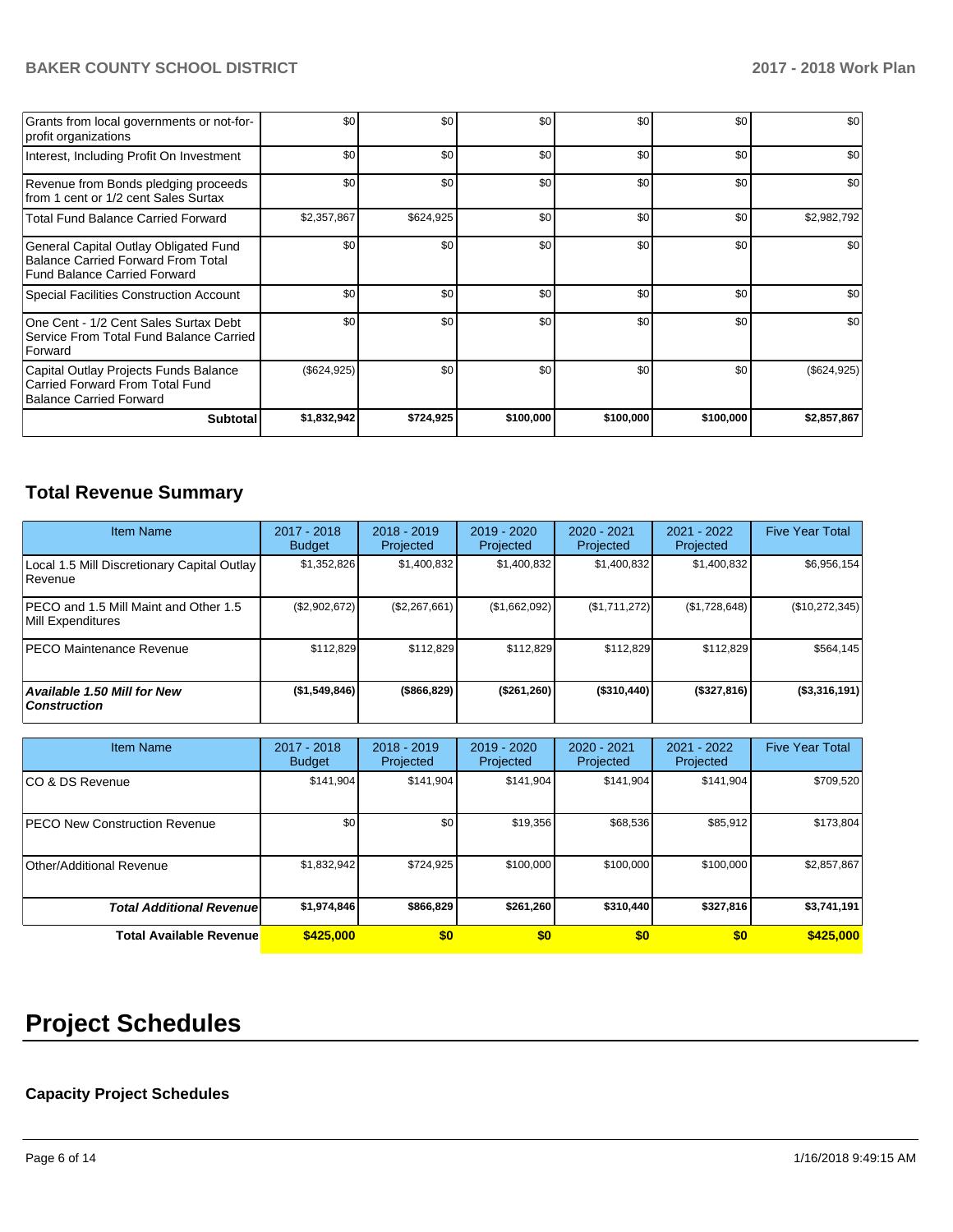A schedule of capital outlay projects necessary to ensure the availability of satisfactory classrooms for the projected student enrollment in K-12 programs.

| <b>Project Description</b>                          | Location                                                  |                          | 2017 - 2018  | 2018 - 2019 | 2019 - 2020 | 2020 - 2021 | 2021 - 2022  | <b>Total</b>    | Funded |
|-----------------------------------------------------|-----------------------------------------------------------|--------------------------|--------------|-------------|-------------|-------------|--------------|-----------------|--------|
| New CR Portable                                     | <b>BAKER SENIOR</b><br><b>HIGH</b>                        | Planned<br>Cost:         | \$112,500    | \$0         | \$0         | \$0         | \$0          | \$112,500 Yes   |        |
|                                                     |                                                           | <b>Student Stations:</b> | 25           | $\mathbf 0$ | $\mathbf 0$ | 0           | $\mathbf 0$  | 25              |        |
|                                                     |                                                           | Total Classrooms:        |              | 0           | 0           | 0           | 0            |                 |        |
|                                                     |                                                           | Gross Sq Ft:             | 800          | 0           | $\mathbf 0$ | 0           | 0            | 800             |        |
| New CR portable                                     | <b>J FRANKLIN</b><br><b>KELLER</b><br><b>INTERMEDIATE</b> | Planned<br>Cost:         | \$112,500    | \$0         | \$0         | \$0         | \$0          | \$112,500 Yes   |        |
|                                                     | <b>Student Stations:</b><br><b>Total Classrooms:</b>      |                          | 22           | $\mathbf 0$ | $\pmb{0}$   | 0           | $\mathbf 0$  | 22              |        |
|                                                     |                                                           |                          | $\mathbf{1}$ | 0           | $\mathbf 0$ | 0           | 0            |                 |        |
|                                                     |                                                           | Gross Sq Ft:             |              | 0           | 0           | 0           | 0            | 800             |        |
| New Elementary<br>School Replace<br>existing school | Location not<br>specified                                 | Planned<br>Cost:         | \$0          | \$0         | \$0         | \$0         | \$15,242,400 | \$15,242,400 No |        |
|                                                     |                                                           | <b>Student Stations:</b> | $\mathbf 0$  | $\Omega$    | $\mathbf 0$ | $\Omega$    | 720          | 720             |        |
|                                                     |                                                           | <b>Total Classrooms:</b> | $\pmb{0}$    | 0           | $\pmb{0}$   | 0           | 40           | 40              |        |
|                                                     |                                                           | Gross Sq Ft:             | $\pmb{0}$    | $\mathbf 0$ | $\mathbf 0$ | 0           | 83,830       | 83,830          |        |
|                                                     |                                                           | <b>Planned Cost:</b>     | \$225,000    | \$0         | \$0         | \$0         | \$15,242,400 | \$15,467,400    |        |
|                                                     |                                                           | <b>Student Stations:</b> | 47           | $\bf{0}$    | $\bf{0}$    | 0           | 720          | 767             |        |
|                                                     |                                                           | <b>Total Classrooms:</b> | $\mathbf 2$  | 0           | $\pmb{0}$   | 0           | 40           | 42              |        |
|                                                     |                                                           | Gross Sq Ft:             | 1,600        | $\bf{0}$    | 0           | 0           | 83,830       | 85,430          |        |

#### **Other Project Schedules**

Major renovations, remodeling, and additions of capital outlay projects that do not add capacity to schools.

Nothing reported for this section.

# **Additional Project Schedules**

Any projects that are not identified in the last approved educational plant survey.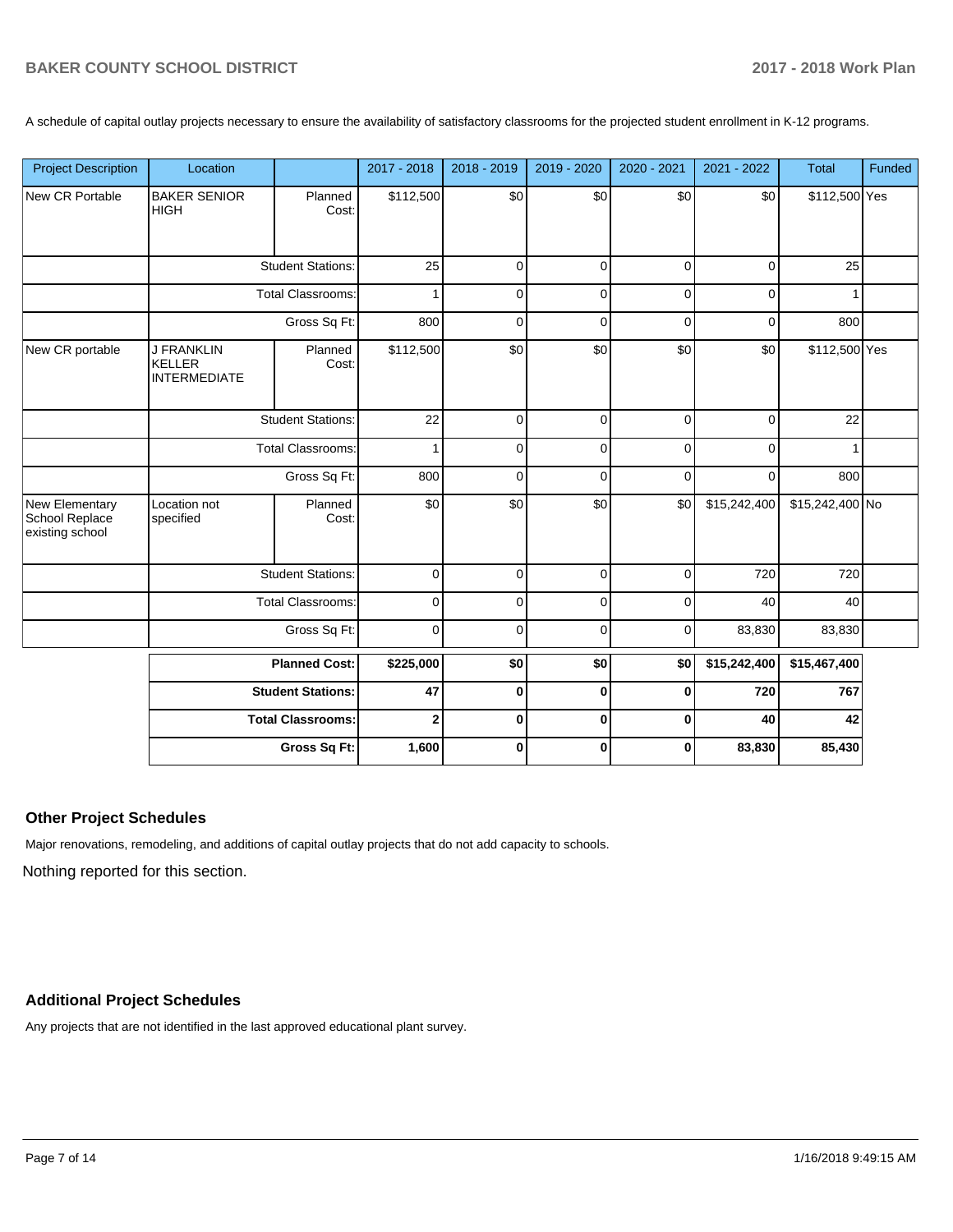| <b>Project Description</b>                        | Location                  | <b>Num</b> | 2017 - 2018<br>Classroom Actual Budget | 2018 - 2019<br>Projected | 2019 - 2020<br>Projected | 2020 - 2021<br>Projected | 2021 - 2022<br>Projected | Total         | Funded |
|---------------------------------------------------|---------------------------|------------|----------------------------------------|--------------------------|--------------------------|--------------------------|--------------------------|---------------|--------|
| Purchase of Land for<br><b>Future School Site</b> | Location not<br>specified |            | \$200,000                              | \$0                      | \$0                      | \$٥Ι                     | \$0                      | \$200,000 Yes |        |
|                                                   |                           | OΙ         | \$200,000                              | \$0                      | \$0                      | \$0 I                    | \$0                      | \$200,000     |        |

#### **Non Funded Growth Management Project Schedules**

Schedule indicating which projects, due to planned development, that CANNOT be funded from current revenues projected over the next five years.

| <b>Project Description</b>                                  | 2017 - 2018<br>Actual Budget | $2018 - 2019$<br>Projected | $2019 - 2020$<br>Projected | $2020 - 2021$<br>Projected | 2021 - 2022<br>Projected | <b>Total</b>   | Funded |
|-------------------------------------------------------------|------------------------------|----------------------------|----------------------------|----------------------------|--------------------------|----------------|--------|
| BCHS replacement of 2 chillers                              | \$0                          | \$750,000                  | \$750,000                  | \$0                        | \$0                      | \$1,500,000 No |        |
| BCHS replacement of<br>underground piping for A/C<br>system | \$0                          | \$0                        | \$0                        | \$750,000                  | \$750,000                | \$1,500,000 No |        |
|                                                             | \$0                          | \$750,000                  | \$750,000                  | \$750,000                  | \$750,000                | \$3,000,000    |        |

# **Tracking**

## **Capacity Tracking**

| Location                                 | $2017 -$<br>2018 Satis.<br>Stu. Sta. | Actual<br>$2017 -$<br><b>2018 FISH</b><br>Capacity | Actual<br>$2016 -$<br>2017<br><b>COFTE</b> | # Class<br><b>Rooms</b> | Actual<br>Average<br>$2017 -$<br>2018 Class<br><b>Size</b> | Actual<br>$2017 -$<br>2018<br><b>Utilization</b> | <b>New</b><br>Stu.<br>Capacity | <b>New</b><br>Rooms to<br>be<br>Added/Re<br>moved | Projected<br>$2021 -$<br>2022<br><b>COFTE</b> | Projected<br>$2021 -$<br>2022<br><b>Utilization</b> | Projected<br>$2021 -$<br>2022 Class<br><b>Size</b> |
|------------------------------------------|--------------------------------------|----------------------------------------------------|--------------------------------------------|-------------------------|------------------------------------------------------------|--------------------------------------------------|--------------------------------|---------------------------------------------------|-----------------------------------------------|-----------------------------------------------------|----------------------------------------------------|
| BAKER SENIOR HIGH                        | 1,931                                | 1,834                                              | 1,269                                      | 83                      | 15                                                         | 69.00 %                                          | 25                             | 25                                                | 1,292                                         | 69.00 %                                             | 12                                                 |
| MACCLENNY 6TH<br>IGRADE CENTER           | 138                                  | 138                                                | 55                                         | $\overline{7}$          | 8                                                          | 40.00 %                                          | 0                              | $\Omega$                                          | 55                                            | 40.00 %                                             | 8                                                  |
| <b>J FRANKLIN KELLER</b><br>INTERMEDIATE | 1.014                                | 1,014                                              | 774                                        | 44                      | 18                                                         | 76.00 %                                          | 0                              | 22                                                | 750                                           | 74.00 %                                             | 11                                                 |
| IBAKER MIDDLE                            | 1,639                                | 1,475                                              | 1,105                                      | 68                      | 16                                                         | 75.00 %                                          | 0                              | $\Omega$                                          | 957                                           | 65.00 %                                             | 14                                                 |
| IWESTSIDE<br><b>IELEMENTARY</b>          | 824                                  | 824                                                | 576                                        | 21                      | 27                                                         | 70.00 %                                          | 0                              | $\Omega$                                          | 510                                           | 62.00 %                                             | 24                                                 |
| INEW MACCLENNY<br><b>IELEMENTARY</b>     | 673                                  | 673                                                | 585                                        | 38                      | 15                                                         | 87.00 %                                          | 0                              | $\Omega$                                          | 510                                           | 76.00 %                                             | 13                                                 |
| <b>PRE-K/KDG CENTER</b>                  | 630                                  | 630                                                | 386                                        | 35                      | 11                                                         | 61.00 %                                          | 0                              | $\Omega$                                          | 400                                           | 63.00 %                                             | 11                                                 |
|                                          | 6,849                                | 6,588                                              | 4,750                                      | 296                     | 16                                                         | 72.09%                                           | 25                             | 47                                                | 4,474                                         | 67.65%                                              | 13                                                 |

The COFTE Projected Total (4,474) for 2021 - 2022 must match the Official Forecasted COFTE Total (4,474 ) for 2021 - 2022 before this section can be completed. In the event that the COFTE Projected Total does not match the Official forecasted COFTE, then the Balanced Projected COFTE Table should be used to balance COFTE.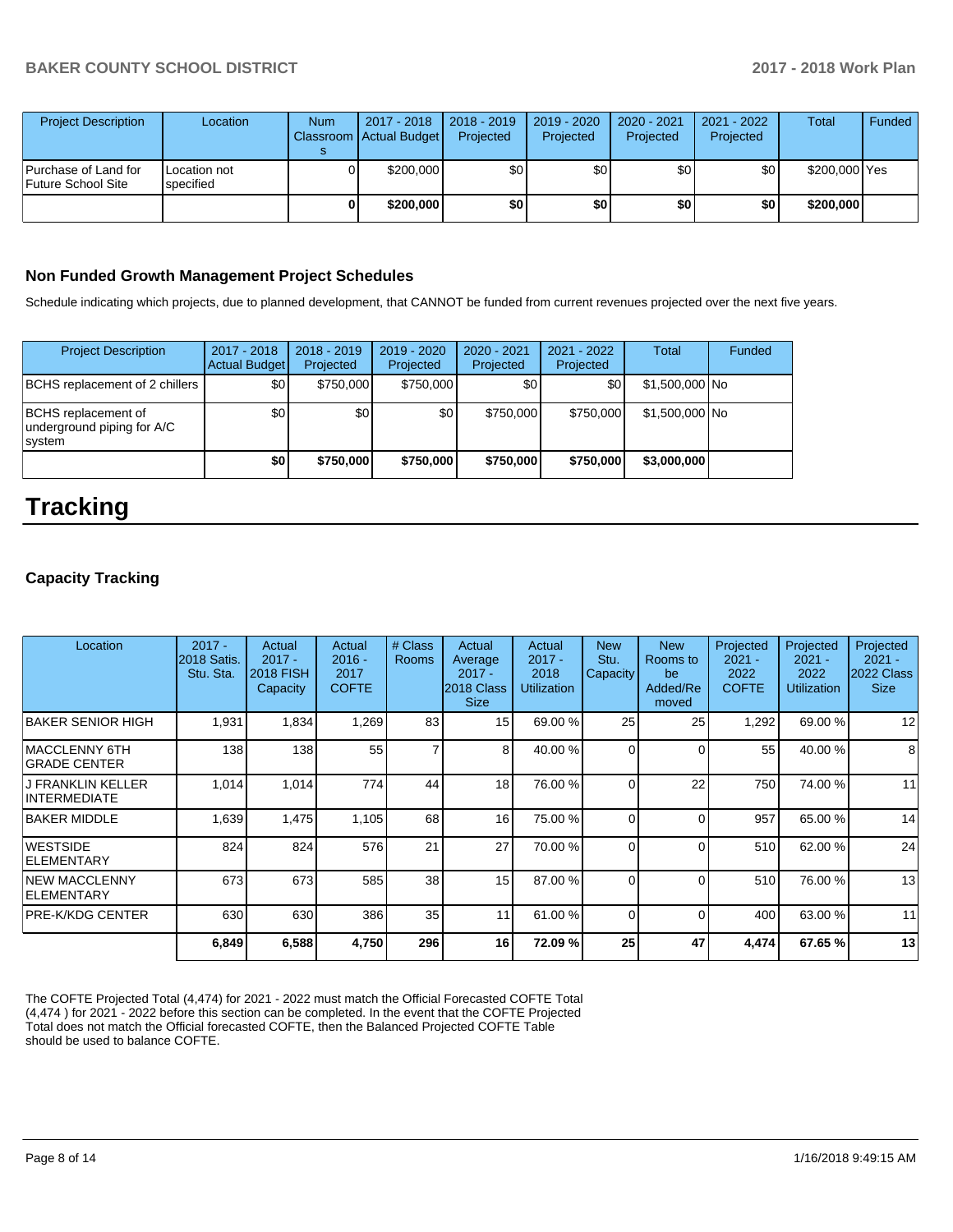| Projected COFTE for 2021 - 2022 |       |  |  |  |  |
|---------------------------------|-------|--|--|--|--|
| Elementary (PK-3)               | 1,420 |  |  |  |  |
| Middle (4-8)                    | 1,762 |  |  |  |  |
| High (9-12)                     | 1,292 |  |  |  |  |
|                                 | 4,474 |  |  |  |  |

| <b>Grade Level Type</b> | <b>Balanced Projected</b><br>COFTE for 2021 - 2022 |
|-------------------------|----------------------------------------------------|
| Elementary (PK-3)       |                                                    |
| Middle (4-8)            |                                                    |
| High (9-12)             |                                                    |
|                         | 4,474                                              |

## **Relocatable Replacement**

Number of relocatable classrooms clearly identified and scheduled for replacement in the school board adopted financially feasible 5-year district work program.

| _ocation                         | 2018<br>2017 | $2018 - 2019$ | 2019 - 2020 | 2020 - 2021 | $-2022$<br>2021 | Year 5 Total |
|----------------------------------|--------------|---------------|-------------|-------------|-----------------|--------------|
| Total Relocatable Replacements:I |              |               |             | n           |                 | 0            |

## **Charter Schools Tracking**

Information regarding the use of charter schools.

Nothing reported for this section.

## **Special Purpose Classrooms Tracking**

The number of classrooms that will be used for certain special purposes in the current year, by facility and type of classroom, that the district will, 1), not use for educational purposes, and 2), the co-teaching classrooms that are not open plan classrooms and will be used for educational purposes.

| School                               | School Type | $\#$ of Elementary $\#$ of Middle 4-8<br><b>IK-3 Classrooms I</b> | <b>Classrooms</b> | $#$ of High 9-12<br><b>Classrooms</b> | # of $ESE$<br><b>Classrooms</b> | # of Combo<br><b>Classrooms</b> | Total<br><b>Classrooms</b> |
|--------------------------------------|-------------|-------------------------------------------------------------------|-------------------|---------------------------------------|---------------------------------|---------------------------------|----------------------------|
| <b>Total Educational Classrooms:</b> |             |                                                                   |                   |                                       |                                 | 0                               |                            |
|                                      |             |                                                                   |                   |                                       |                                 |                                 |                            |
| School                               | School Type | $\#$ of Elementary $\#$ of Middle 4-8<br>K-3 Classrooms           | <b>Classrooms</b> | # of High $9-12$<br><b>Classrooms</b> | # of $ESE$<br><b>Classrooms</b> | # of Combo<br><b>Classrooms</b> | Total<br><b>Classrooms</b> |

**Total Co-Teaching Classrooms: 0 0 0 0 0 0**

| <b>Infrastructure Tracking</b> |  |
|--------------------------------|--|
|                                |  |

**Necessary offsite infrastructure requirements resulting from expansions or new schools. This section should include infrastructure information related to capacity project schedules and other project schedules (Section 4).** 

Not Specified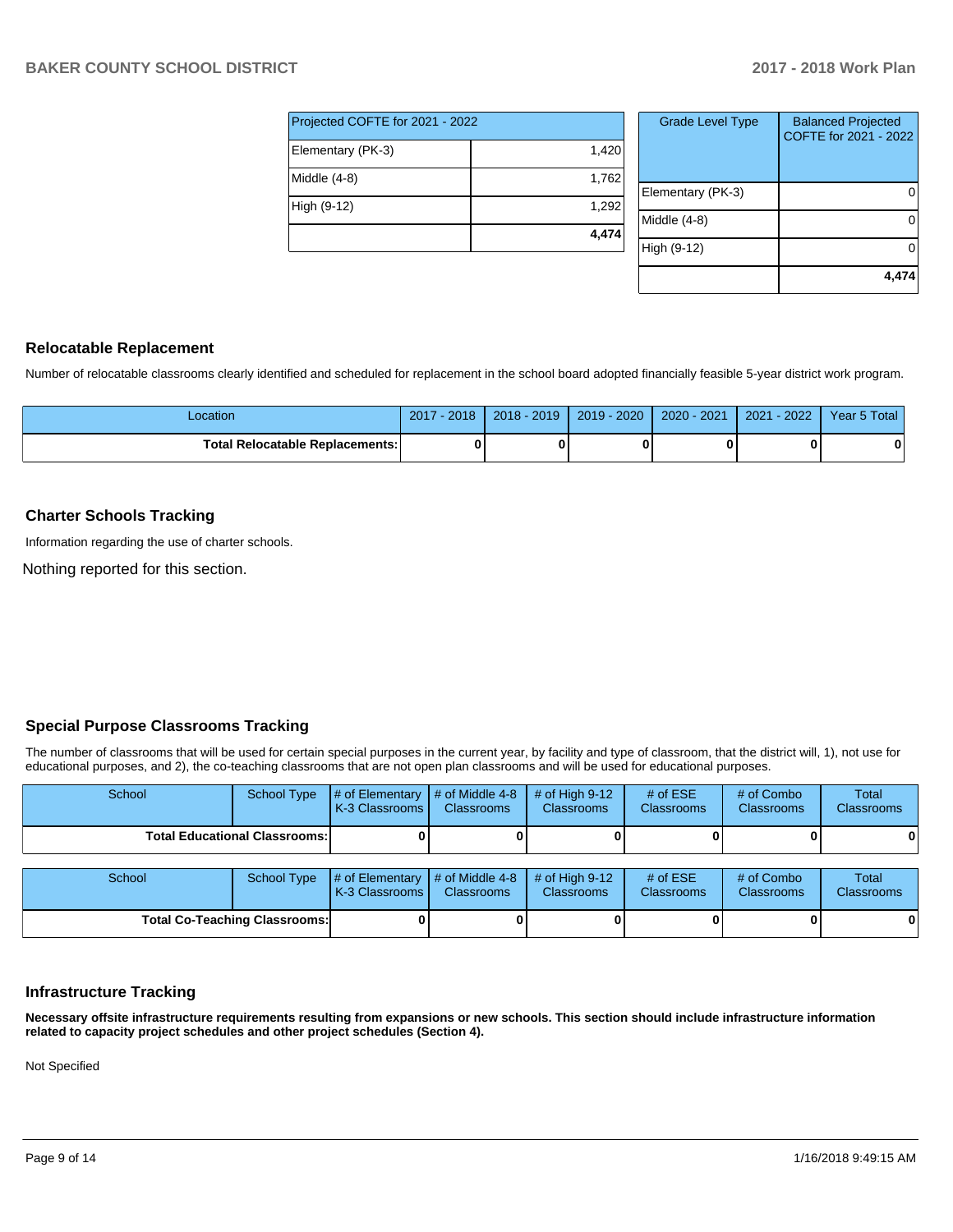**Proposed location of planned facilities, whether those locations are consistent with the comprehensive plans of all affected local governments, and recommendations for infrastructure and other improvements to land adjacent to existing facilities. Provisions of 1013.33(12), (13) and (14) and 1013.36 must be addressed for new facilities planned within the 1st three years of the plan (Section 5).** 

#### Not Specified

**Consistent with Comp Plan?** No

#### **Net New Classrooms**

The number of classrooms, by grade level and type of construction, that were added during the last fiscal year.

| List the net new classrooms added in the 2016 - 2017 fiscal year.                                                                                       | List the net new classrooms to be added in the 2017 - 2018 fiscal<br>year. |                                   |                                |                        |                                                                        |                            |                                |                        |  |
|---------------------------------------------------------------------------------------------------------------------------------------------------------|----------------------------------------------------------------------------|-----------------------------------|--------------------------------|------------------------|------------------------------------------------------------------------|----------------------------|--------------------------------|------------------------|--|
| "Classrooms" is defined as capacity carrying classrooms that are added to increase<br>capacity to enable the district to meet the Class Size Amendment. |                                                                            |                                   |                                |                        | Totals for fiscal year 2017 - 2018 should match totals in Section 15A. |                            |                                |                        |  |
| Location                                                                                                                                                | $2016 - 2017$ #<br><b>Permanent</b>                                        | $2016 - 2017$ #<br><b>Modular</b> | $2016 - 2017$ #<br>Relocatable | $2016 - 2017$<br>Total | $2017 - 2018$ #<br>Permanent                                           | $2017 - 2018$ #<br>Modular | $2017 - 2018$ #<br>Relocatable | $2017 - 2018$<br>Total |  |
| Elementary (PK-3)                                                                                                                                       |                                                                            |                                   |                                |                        |                                                                        |                            |                                |                        |  |
| Middle (4-8)                                                                                                                                            |                                                                            |                                   |                                |                        |                                                                        |                            |                                |                        |  |
| High (9-12)                                                                                                                                             |                                                                            |                                   |                                |                        |                                                                        |                            |                                |                        |  |
|                                                                                                                                                         |                                                                            |                                   |                                |                        |                                                                        |                            |                                |                        |  |

#### **Relocatable Student Stations**

Number of students that will be educated in relocatable units, by school, in the current year, and the projected number of students for each of the years in the workplan.

| <b>Site</b>                                       | 2017 - 2018 | 2018 - 2019 | 2019 - 2020 | 2020 - 2021 | 2021 - 2022 | 5 Year Average |
|---------------------------------------------------|-------------|-------------|-------------|-------------|-------------|----------------|
| BAKER SENIOR HIGH                                 | 468         | 493         | 493         | 493         | 493         | 488            |
| MACCLENNY 6TH GRADE CENTER                        |             |             | ŋ           | $\Omega$    | 0           | $\Omega$       |
| J FRANKLIN KELLER INTERMEDIATE                    | 132         | 154         | 154         | 154         | 154         | 150            |
| <b>BAKER MIDDLE</b>                               | 176         | 176         | 176         | 176         | 176         | 176            |
| WESTSIDE ELEMENTARY                               | 72          | 72          | 72          | 72          | 72          | 72             |
| <b>INEW MACCLENNY ELEMENTARY</b>                  |             | 0           | O           | $\Omega$    | 0           | $\Omega$       |
| <b>IPRE-K/KDG CENTER</b>                          |             | 0           | 0           | $\Omega$    | 0           | $\Omega$       |
| Totals for BAKER COUNTY SCHOOL DISTRICT           |             |             |             |             |             |                |
| Total students in relocatables by year.           | 848         | 895         | 895         | 895         | 895         | 886            |
| Total number of COFTE students projected by year. | 4,717       | 4,603       | 4,581       | 4,526       | 4,474       | 4,580          |
| Percent in relocatables by year.                  | 18 %        | 19 %        | 20 %        | 20 %        | 20 %        | 19 %           |

## **Leased Facilities Tracking**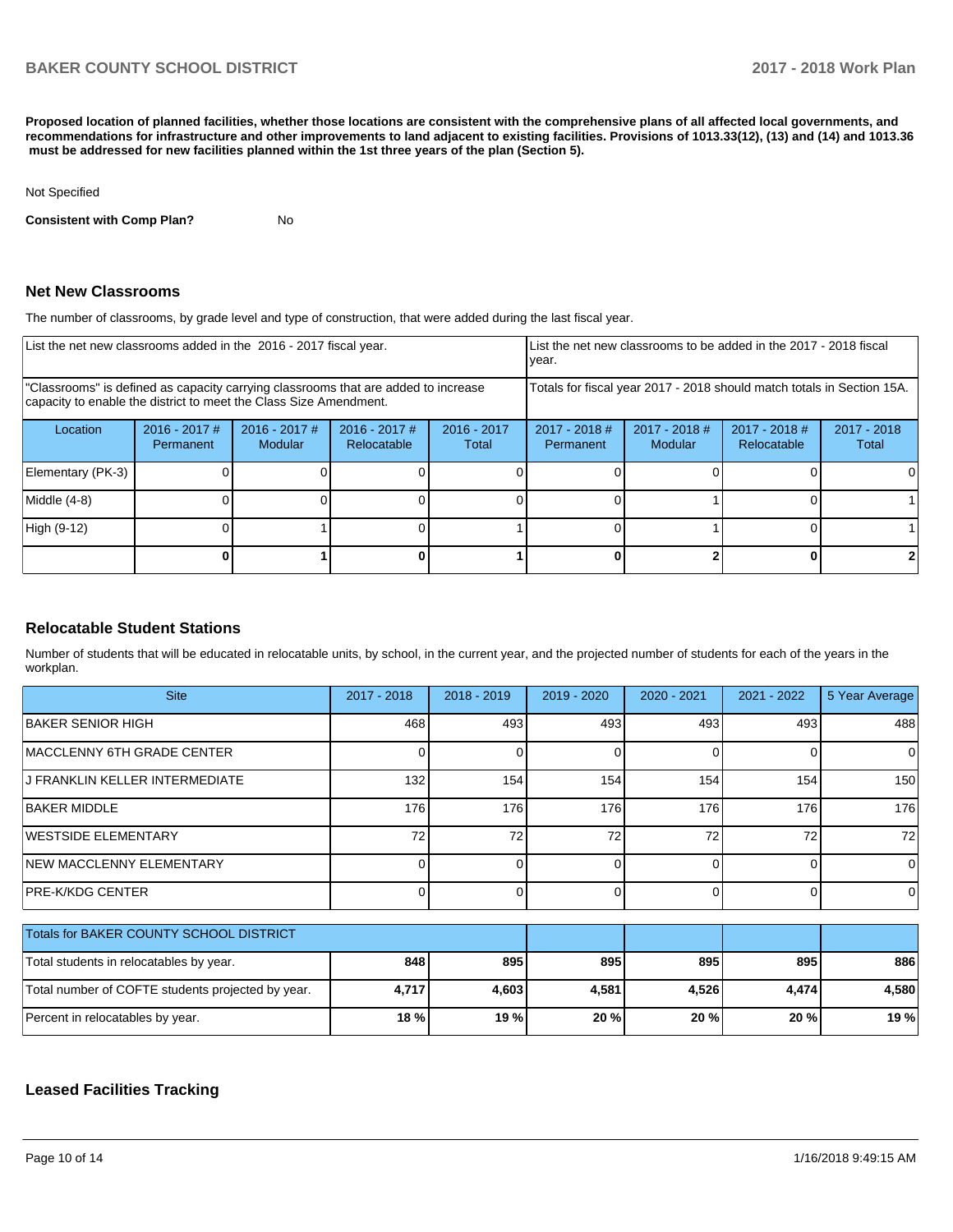Exising leased facilities and plans for the acquisition of leased facilities, including the number of classrooms and student stations, as reported in the educational plant survey, that are planned in that location at the end of the five year workplan.

| Location                       | # of Leased<br>Classrooms 2017 -<br>2018 | <b>FISH Student</b><br><b>Stations</b> | Owner | # of Leased<br>Classrooms 2021 -<br>2022 | <b>FISH Student</b><br><b>Stations</b> |
|--------------------------------|------------------------------------------|----------------------------------------|-------|------------------------------------------|----------------------------------------|
| <b>BAKER SENIOR HIGH</b>       |                                          |                                        |       |                                          | $^{\circ}$                             |
| <b>WESTSIDE ELEMENTARY</b>     |                                          |                                        |       |                                          |                                        |
| MACCLENNY 6TH GRADE CENTER     |                                          |                                        |       |                                          | <sup>0</sup>                           |
| J FRANKLIN KELLER INTERMEDIATE |                                          |                                        |       |                                          | 0                                      |
| <b>BAKER MIDDLE</b>            |                                          |                                        |       |                                          | 0                                      |
| NEW MACCLENNY ELEMENTARY       |                                          |                                        |       |                                          | U                                      |
| PRE-K/KDG CENTER               |                                          |                                        |       |                                          | ∩                                      |
|                                | n                                        |                                        |       |                                          | 0                                      |

#### **Failed Standard Relocatable Tracking**

Relocatable units currently reported by school, from FISH, and the number of relocatable units identified as 'Failed Standards'.

Nothing reported for this section.

# **Planning**

#### **Class Size Reduction Planning**

**Plans approved by the school board that reduce the need for permanent student stations such as acceptable school capacity levels, redistricting, busing, year-round schools, charter schools, magnet schools, public-private partnerships, multitrack scheduling, grade level organization, block scheduling, or other alternatives.**

The District plans to repurpose J. Keller Intermediate School for an adult facility.

#### **School Closure Planning**

**Plans for the closure of any school, including plans for disposition of the facility or usage of facility space, and anticipated revenues.** 

Not Specified

# **Long Range Planning**

#### **Ten-Year Maintenance**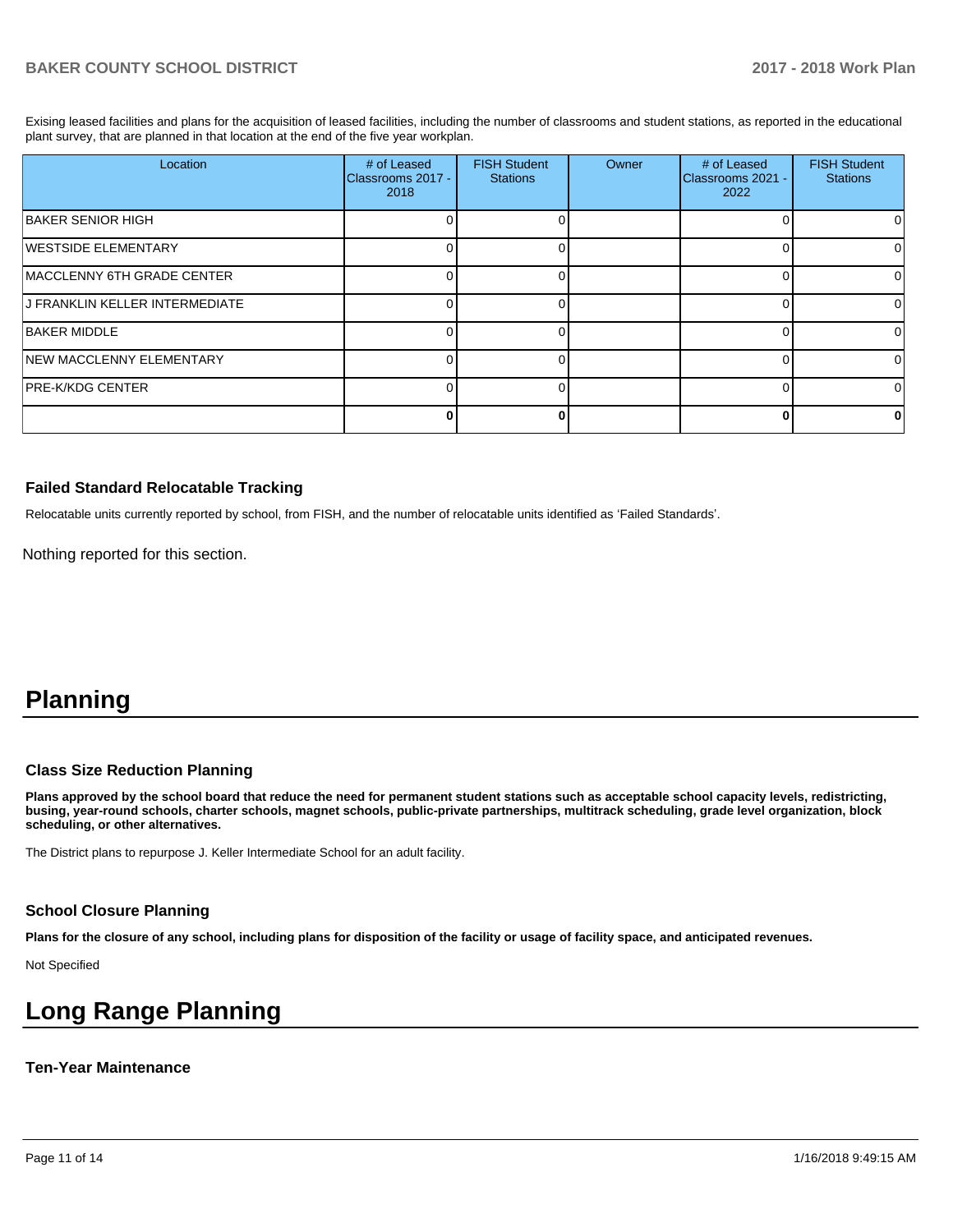District projects and locations regarding the projected need for major renovation, repair, and maintenance projects within the district in years 6-10 beyond the projects plans detailed in the five years covered by the work plan.

Nothing reported for this section.

#### **Ten-Year Capacity**

Schedule of capital outlay projects projected to ensure the availability of satisfactory student stations for the projected student enrollment in K-12 programs for the future 5 years beyond the 5-year district facilities work program.

Nothing reported for this section.

## **Ten-Year Planned Utilization**

Schedule of planned capital outlay projects identifying the standard grade groupings, capacities, and planned utilization rates of future educational facilities of the district for both permanent and relocatable facilities.

| <b>Grade Level Projections</b>  | <b>FISH</b><br><b>Student</b><br><b>Stations</b> | Actual 2016 -<br><b>2017 FISH</b><br>Capacity | Actual<br>$2016 -$<br>2017<br><b>COFTE</b> | Actual 2016 - 2017<br><b>Utilization</b> | Actual 2017 - 2018 / 2026 - 2027 new<br>Student Capacity to be added/removed | Projected 2026<br><b>2027 COFTE</b> | Projected 2026 -<br>2027 Utilization |
|---------------------------------|--------------------------------------------------|-----------------------------------------------|--------------------------------------------|------------------------------------------|------------------------------------------------------------------------------|-------------------------------------|--------------------------------------|
| Elementary - District<br>Totals | 3.141                                            | 3,141                                         | 2,320.58                                   | 73.89 %                                  |                                                                              | 3.000                               | 95.51 %                              |
| Middle - District Totals        | 1.639                                            | 1.475                                         | 1.105.25                                   | 74.92 %                                  |                                                                              | 1.500                               | 101.69%                              |
| High - District Totals          | 1.931                                            | 1,834                                         | .269.01                                    | 69.19 %                                  |                                                                              | 1.800                               | 98.15 %                              |
| Other - ESE, etc                | 138 I                                            | 138                                           | 54.77                                      | 39.86 %                                  |                                                                              | 145                                 | 105.07%                              |
|                                 | 6,849                                            | 6,588                                         | 4,749.61                                   | 72.09 %                                  |                                                                              | 6,445                               | 97.83%                               |

**Combination schools are included with the middle schools for student stations, capacity, COFTE and utilization purposes because these facilities all have a 90% utilization factor. Use this space to explain or define the grade groupings for combination schools.** 

No comments to report.

**Ten-Year Infrastructure Planning**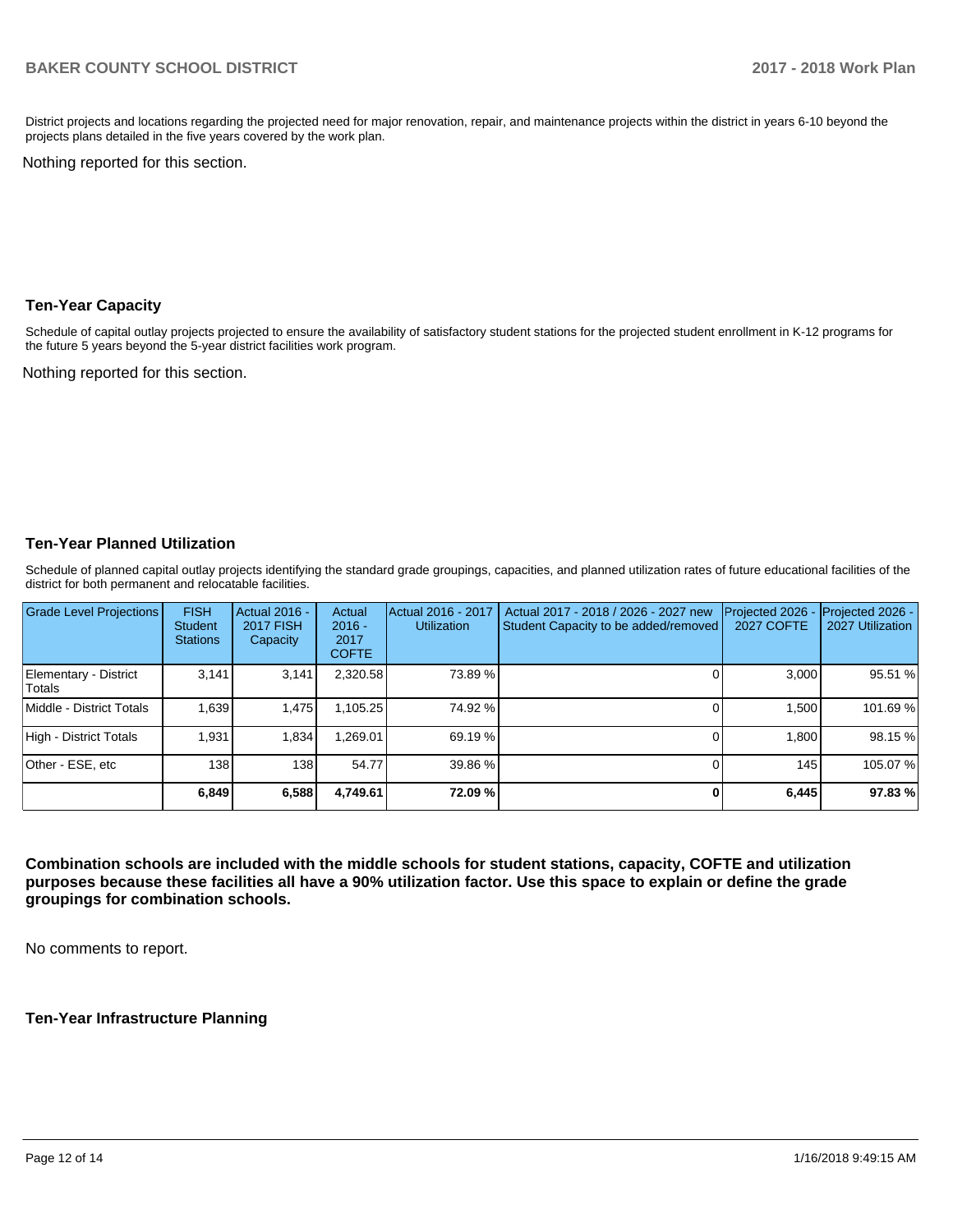#### **Proposed Location of Planned New, Remodeled, or New Additions to Facilities in 06 thru 10 out years (Section 28).**

Nothing reported for this section.

Plans for closure of any school, including plans for disposition of the facility or usage of facility space, and anticipated revenues in the 06 thru 10 out **years (Section 29).**

Nothing reported for this section.

#### **Twenty-Year Maintenance**

District projects and locations regarding the projected need for major renovation, repair, and maintenance projects within the district in years 11-20 beyond the projects plans detailed in the five years covered by the work plan.

Nothing reported for this section.

#### **Twenty-Year Capacity**

Schedule of capital outlay projects projected to ensure the availability of satisfactory student stations for the projected student enrollment in K-12 programs for the future 11-20 years beyond the 5-year district facilities work program.

Nothing reported for this section.

#### **Twenty-Year Planned Utilization**

Schedule of planned capital outlay projects identifying the standard grade groupings, capacities, and planned utilization rates of future educational facilities of the district for both permanent and relocatable facilities.

| <b>Grade Level Projections</b>   | <b>FISH</b><br><b>Student</b><br><b>Stations</b> | <b>Actual 2016 -</b><br><b>2017 FISH</b><br>Capacity | Actual<br>$2016 -$<br>2017<br><b>COFTE</b> | Actual 2016 - 2017<br><b>Utilization</b> | Actual 2017 - 2018 / 2036 - 2037 new<br>Student Capacity to be added/removed | Projected 2036<br><b>2037 COFTE</b> | <b>Projected 2036 -</b><br>2037 Utilization |
|----------------------------------|--------------------------------------------------|------------------------------------------------------|--------------------------------------------|------------------------------------------|------------------------------------------------------------------------------|-------------------------------------|---------------------------------------------|
| Elementary - District<br> Totals | 3.141                                            | 3,141                                                | 2,320.58                                   | 73.89 %                                  |                                                                              | 3.000                               | 95.51 %                                     |
| Middle - District Totals         | 1.639                                            | 1.475                                                | 1.105.25                                   | 74.92 %                                  |                                                                              | 1.500                               | 101.69%                                     |
| High - District Totals           | 1.931                                            | 1.834                                                | .269.01                                    | 69.19 %                                  |                                                                              | 1.800                               | 98.15%                                      |
| Other - ESE, etc                 | 138                                              | 138 I                                                | 54.77                                      | 39.86 %                                  |                                                                              | 145                                 | 105.07%                                     |
|                                  | 6,849                                            | 6,588                                                | 4,749.61                                   | 72.09 %                                  |                                                                              | 6,445                               | 97.83%                                      |